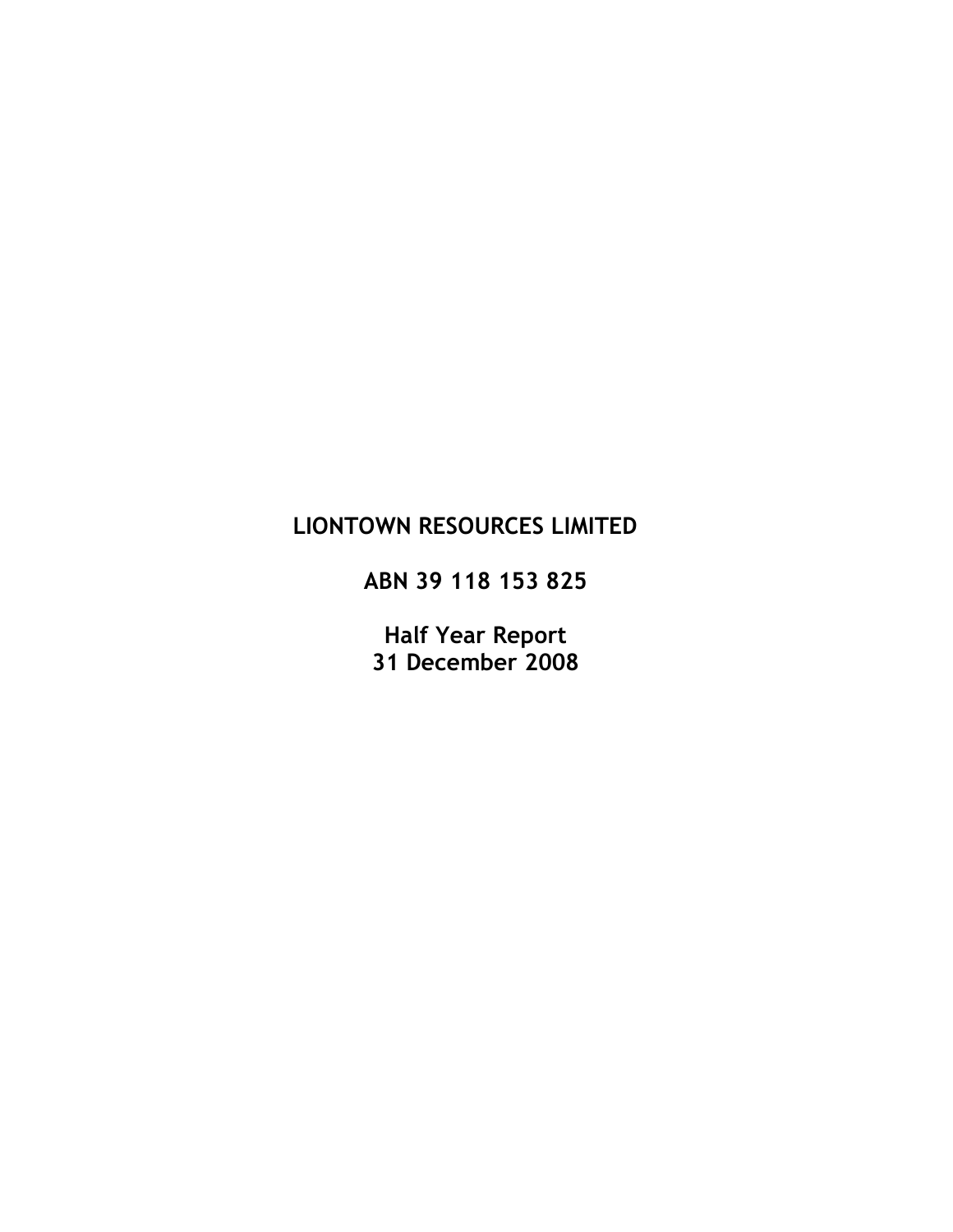# Liontown Resources Limited Directors' Report

| <b>Contents</b>                          | Page |
|------------------------------------------|------|
| Directors' Report                        | 3    |
| Auditor's Independence Declaration       | 5    |
| <b>Condensed Income Statement</b>        | 6    |
| <b>Condensed Balance Sheet</b>           | 7    |
| Condensed Statement of Changes in Equity | 8    |
| <b>Condensed Cash Flow Statement</b>     | 9    |
| Notes to the Financial Statements        | 10   |
| Directors' Declaration                   | 13   |
| Independent Auditor's Review Report      | 14   |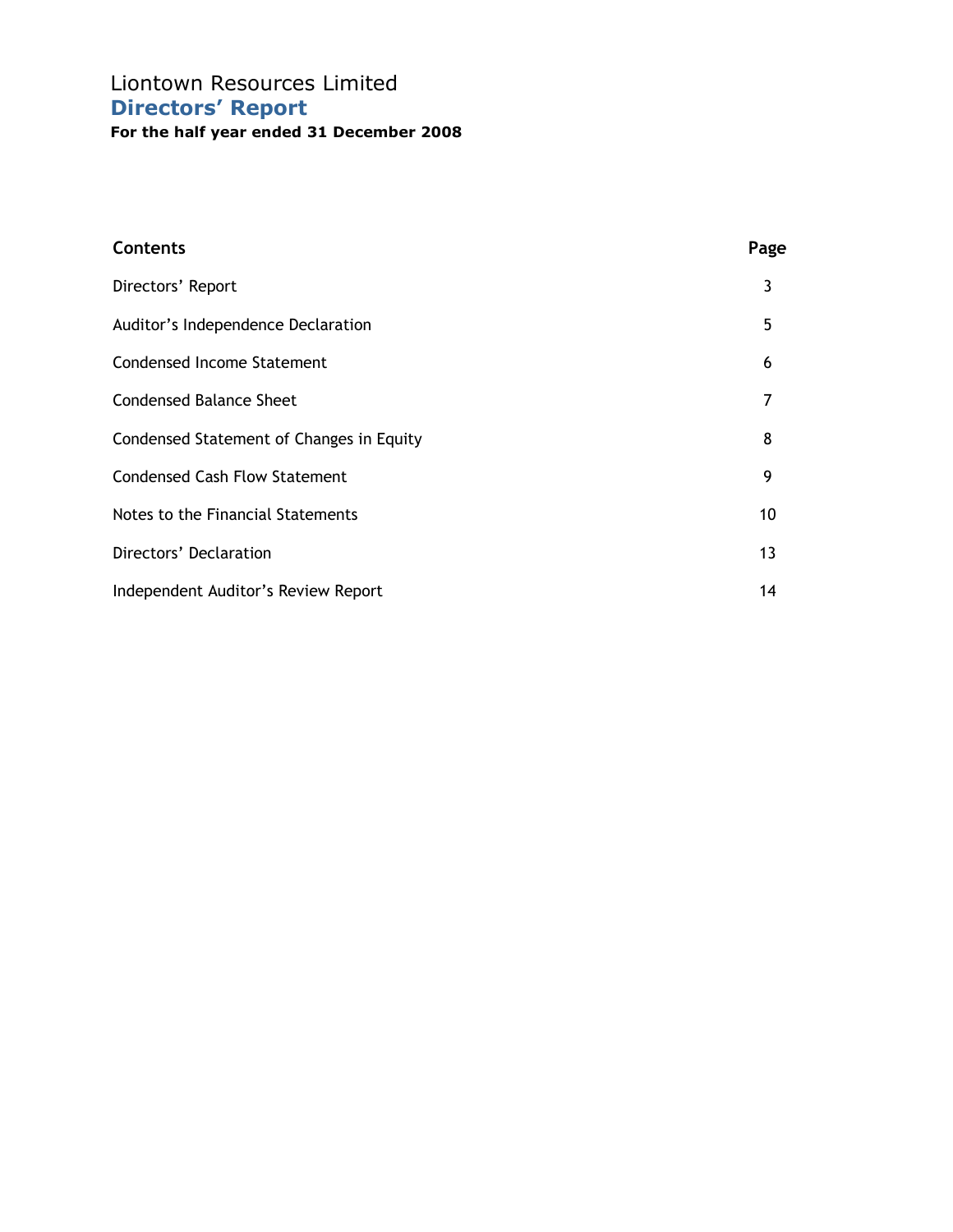## Liontown Resources Limited Directors' Report

### For the half year ended 31 December 2008

#### DIRECTORS' REPORT

Your directors submit the financial report of the Company for the half year ended 31 December 2008. In compliance with the provisions of the Corporations Act 2001, the directors report as follows:

#### **Directors**

The names of directors who held office during or since the end of the half year and until the date of this report are as below. Directors were in office for this entire period unless otherwise stated.

| Timothy R B Goyder | Chairman                 |                        |
|--------------------|--------------------------|------------------------|
| Douglas A Jones    | Managing Director        |                        |
| Vince P Gauci      | Non-executive Director   |                        |
| Anthony W Kiernan  | Non-executive Director   |                        |
| Craig R Williams   | Non-executive Director   |                        |
| Andrew R Bantock   | Former Managing Director | Resigned 1 August 2008 |

#### Review of operations

During the period the Company:

• Engaged an independent consultant who has advised an initial JORC standard Inferred Resource at the Sheep Mountain Deposit of 40,300,000 tonnes at an average copper grade of 1.4% and an average molybdenum grade of 0.035% above a cut-off grade of 0.8% copper equivalent.

This initial JORC compliant Mineral Resource estimate for the Sheep Mountain Deposit confirms the Company's initial confidence that Sheep Mountain Project contains a significant resource that may, with further exploration and improved metal prices, build towards a robust project.

- Has undertaken an initial 5,983 metre RAB drilling program testing targets along the 4 km Liontown Mineralised Corridor which returned a number of encouraging intercepts, confirming potential extensions to known mineralisation.
- Focused exploration on the gold potential at the Mount Windsor Volcanics Project. Although considerable exploration for base metals has been conducted on the Company's properties in the past, very little effort has been directed towards gold. This is despite the obvious prospectivity of the broader Charters Towers region.
- Completed the agreement to sell the Cowan Nickel Project to Panoramic Resources Limited ("Panoramic") for cash consideration of \$1.685 million. Panoramic also subscribed for 2.75 million shares in Liontown Resources at \$0.115 each, and has received 1.25 million options.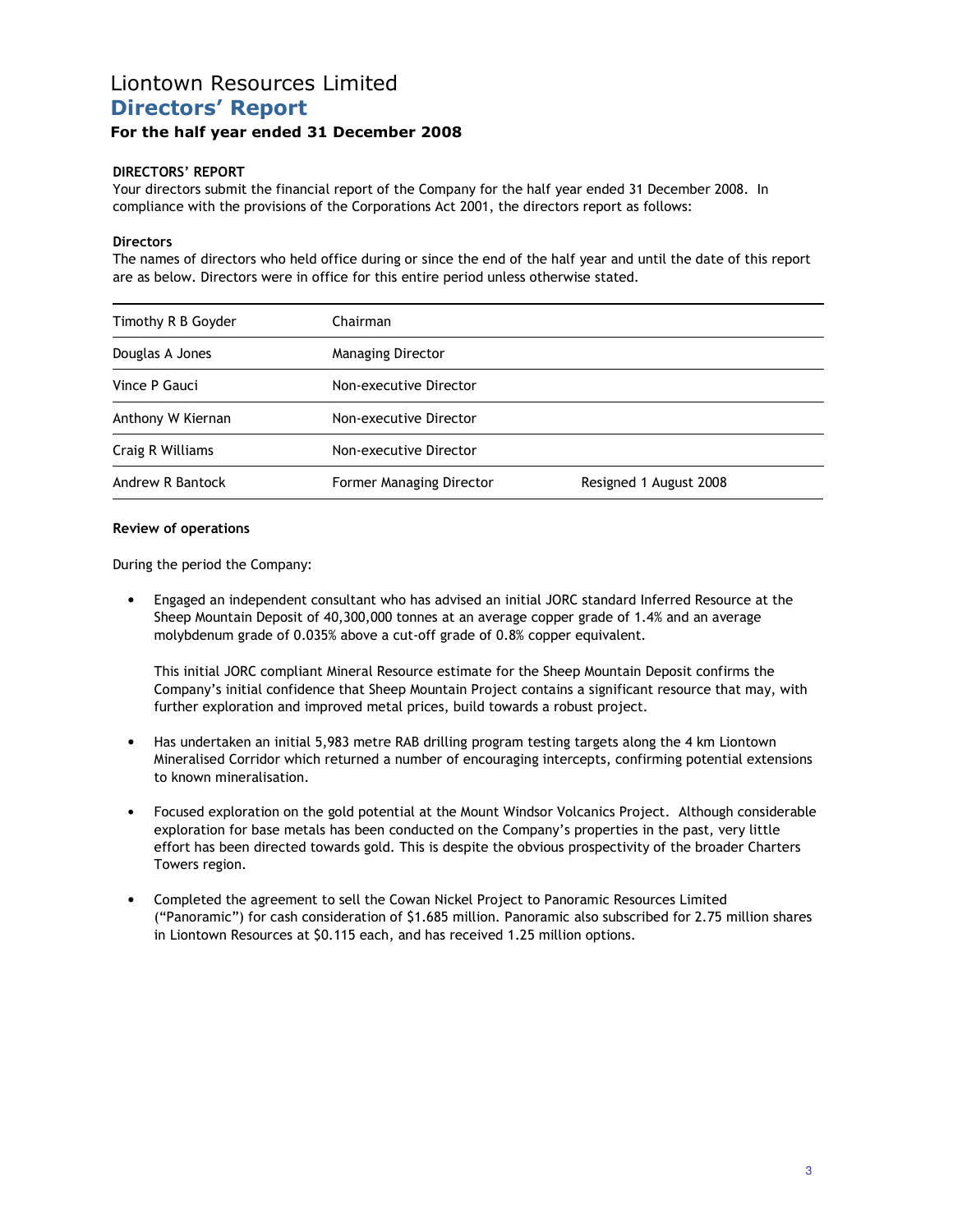# Liontown Resources Limited Directors' Report

### For the half year ended 31 December 2008

#### Auditor's Independence Declaration

Section 307C of the Corporations Act 2001 requires our auditors, HLB Mann Judd, to provide the directors of the company with an Independence Declaration in relation to the review of the half-year financial report. This Independence Declaration is set out on page 5 and forms part of this directors' report for the half-year ended 31 December 2008.

This report is signed in accordance with a resolution of the Board of Directors made pursuant to s.306(3) of the Corporations Act 2001.

Myou

Tim Goyder

Chairman

Dated at Perth this 11<sup>th</sup> day of March 2009.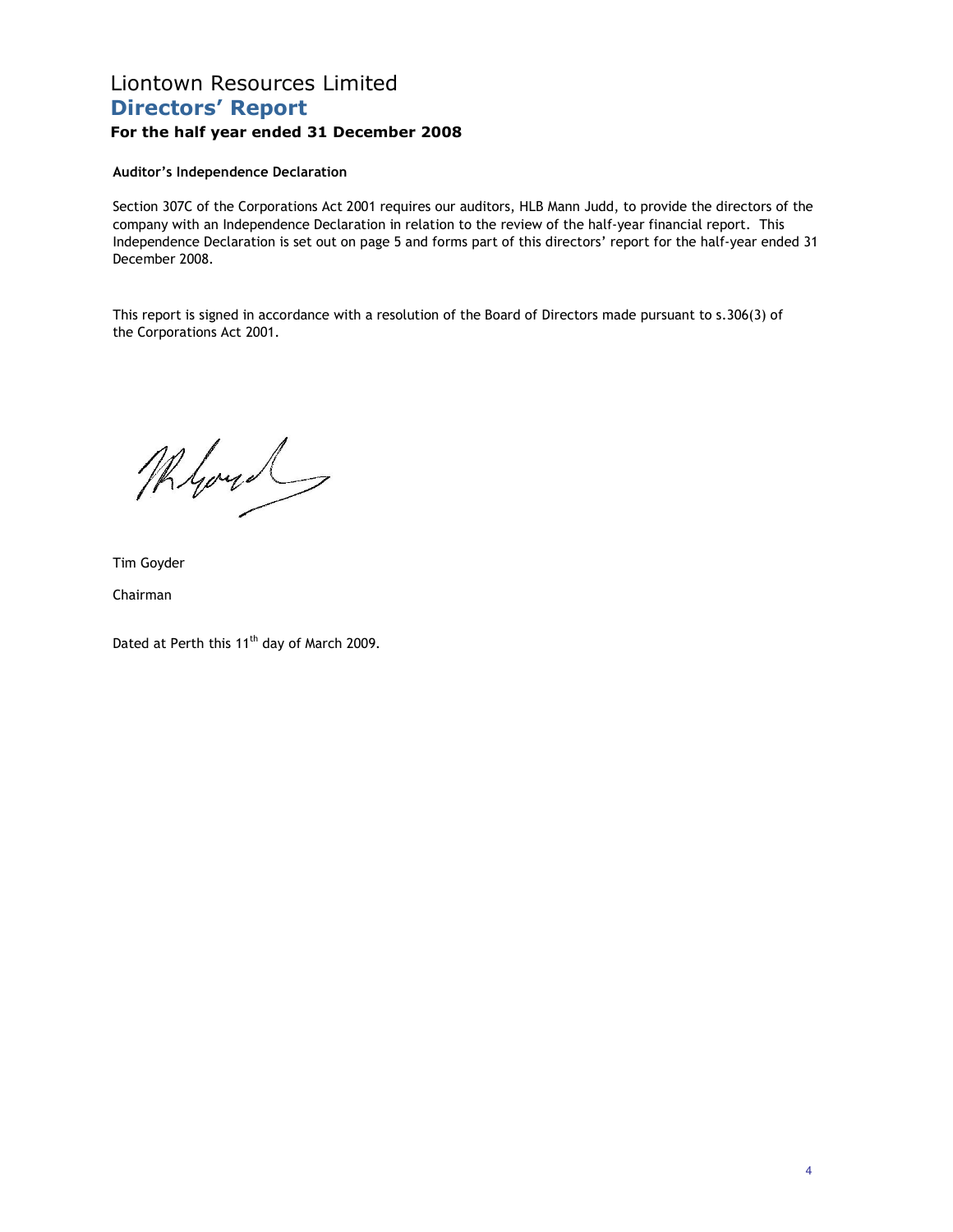

#### **Auditor's Independence Declaration**

As lead auditor for the review of the financial report of Liontown Resources Limited for the half year ended 31 December 2008, I declare that to the best of my knowledge and belief, there have been:

- a) no contraventions of the auditor independence requirements of the Corporations Act 2001 in relation to the review; and
- b) no contraventions of any applicable code of professional conduct in relation to the review.

This declaration is in respect of Liontown Resources Limited.

Siallonnes.

**Perth, Western Australia and L DI GIALLONARDO 11 March 2009** 

Partner, HLB Mann Judd

**HLB Mann Judd (WA Partnership) ABN 22 193 232 714**  Level 2 15 Rheola Street West Perth 6005 PO Box 263 West Perth 6872 Western Australia. Telephone +61 (08) 9481 0977. Fax +61 (08) 9481 3686. Email: hlb@hlbwa.com.au. Website: http://www.hlb.com.au Liability limited by a scheme approved under Professional Standards Legislation **HLB Mann Judd (WA Partnership) is a member of <b>HLB** International, a world-wide organisation of accounting firms and business advisers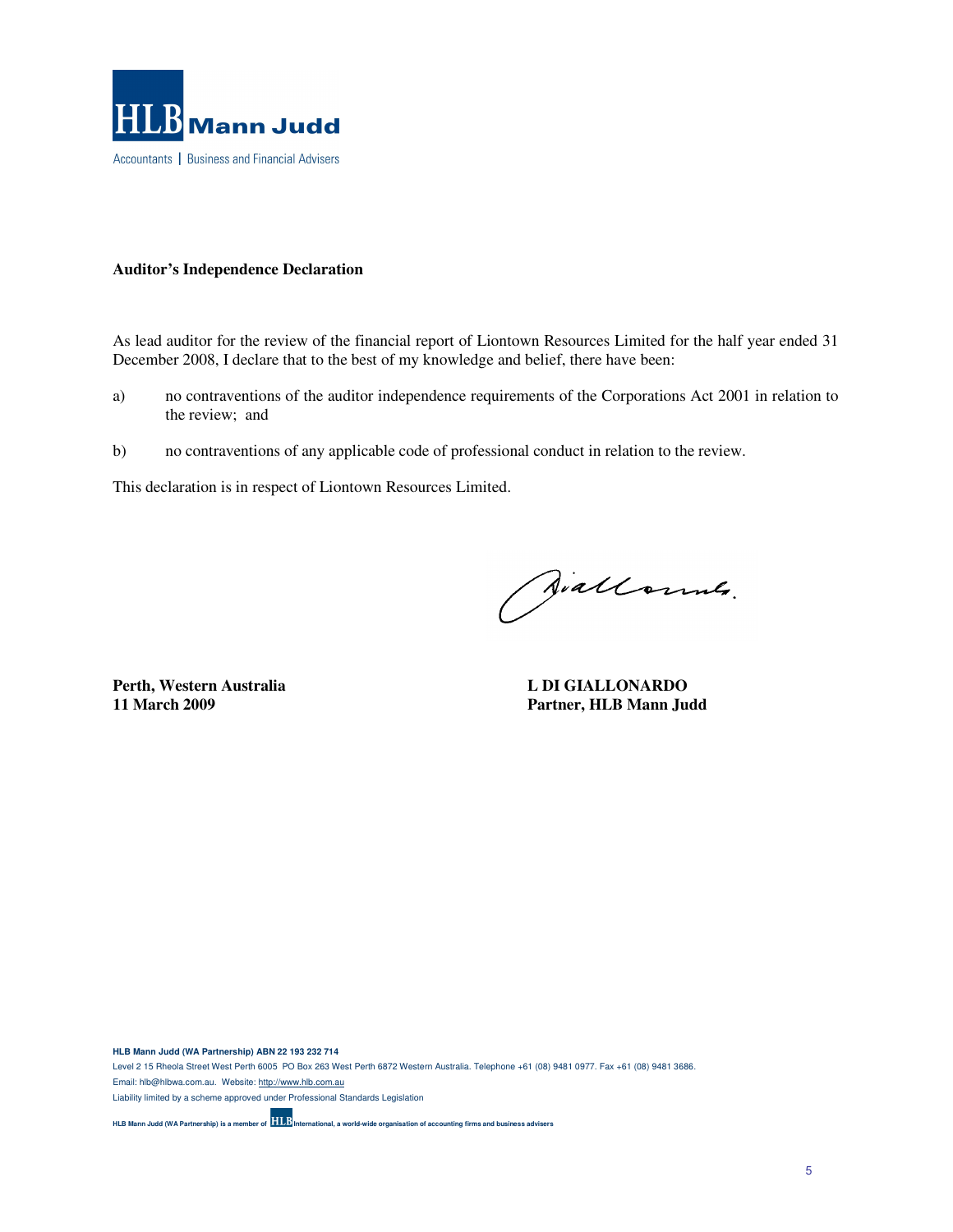# Liontown Resources Limited Condensed Income Statement

|                                                                            | <b>Note</b> | 2008<br>\$    | 2007<br>\$    |
|----------------------------------------------------------------------------|-------------|---------------|---------------|
| Revenue                                                                    |             | 4,458         | 24,739        |
| Net Finance income                                                         |             | 25,514        | 74,003        |
| <b>Total income</b>                                                        |             | 29,972        | 98,742        |
| Loss on sale of shares                                                     | 3a          |               | (86, 714)     |
| Loss on sale of assets                                                     |             | (6, 659)      |               |
| Loss on sale of interest in tenements                                      |             | (3,012)       |               |
| Exploration costs not capitalised                                          |             | (200, 051)    | (168, 040)    |
| Impairment of exploration assets                                           |             | (5, 197, 967) |               |
| Corporate administrative expenses                                          | 3b          | (837, 658)    | (1, 196, 660) |
| (Loss) before tax                                                          |             | (6, 215, 375) | (1, 352, 672) |
| Income tax expense/benefit                                                 |             |               |               |
| (Loss) for the period                                                      |             | (6, 215, 375) | (1, 352, 672) |
| Basic earnings/(loss) per share attributable to ordinary<br>equity holders |             | (0.07)        | (0.02)        |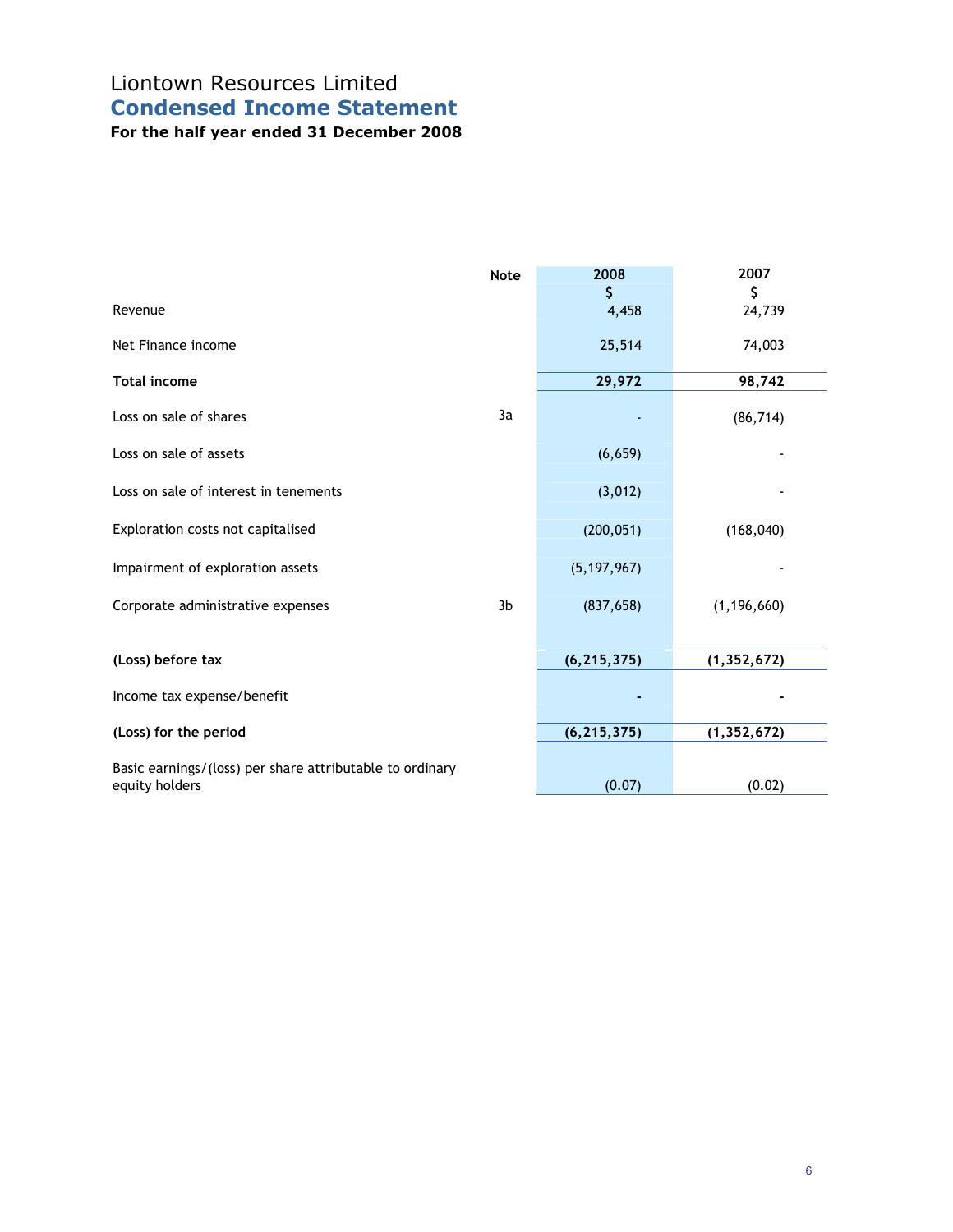## Liontown Resources Limited Condensed Balance Sheet

## As at 31 December 2008

|                                      | <b>Note</b>    | 31 December 2008 | 30 June 2008   |
|--------------------------------------|----------------|------------------|----------------|
|                                      |                | \$               | \$             |
| <b>Current Assets</b>                |                |                  |                |
| Cash and cash equivalents            |                | 601,497          | 735,376        |
| Trade and other receivables          |                | 101,148          | 99,453         |
| Assets held for sale                 |                |                  | 1,682,500      |
| <b>Total current assets</b>          |                | 702,645          | 2,517,329      |
| Non-current assets                   |                |                  |                |
| <b>Financial assets</b>              |                | 69,009           | 62,916         |
| Property, plant and equipment        |                | 241,816          | 391,719        |
| Exploration and evaluation assets    | $\overline{4}$ | 1,290,575        | 5,514,309      |
| <b>Total non-current assets</b>      |                | 1,601,400        | 5,968,944      |
|                                      |                |                  |                |
| <b>Total assets</b>                  |                | 2,304,045        | 8,486,273      |
| <b>Current Liabilities</b>           |                |                  |                |
| Trade and other payables             |                | 134,022          | 502,398        |
| Interest bearing liabilities         |                | 10,162           | 46,695         |
| Employee benefits                    |                | 6,762            | 28,514         |
| <b>Total current liabilities</b>     |                | 150,946          | 577,607        |
| Non-current liabilities              |                |                  |                |
| Interest bearing liabilities         |                | 13,727           | 96,535         |
| <b>Total non-current liabilities</b> |                | 13,727           | 96,535         |
|                                      |                |                  |                |
| <b>Total liabilities</b>             |                | 164,673          | 674,142        |
|                                      |                |                  |                |
| Net assets                           |                | 2,139,372        | 7,812,131      |
| <b>Equity</b>                        |                |                  |                |
| Issued capital                       | 5              | 18,333,136       | 18,016,886     |
| <b>Accumulated losses</b>            |                | (17, 418, 981)   | (11, 203, 606) |
| Reserves                             |                | 1,225,217        | 998,851        |
| <b>Total Equity</b>                  |                | 2,139,372        | 7,812,131      |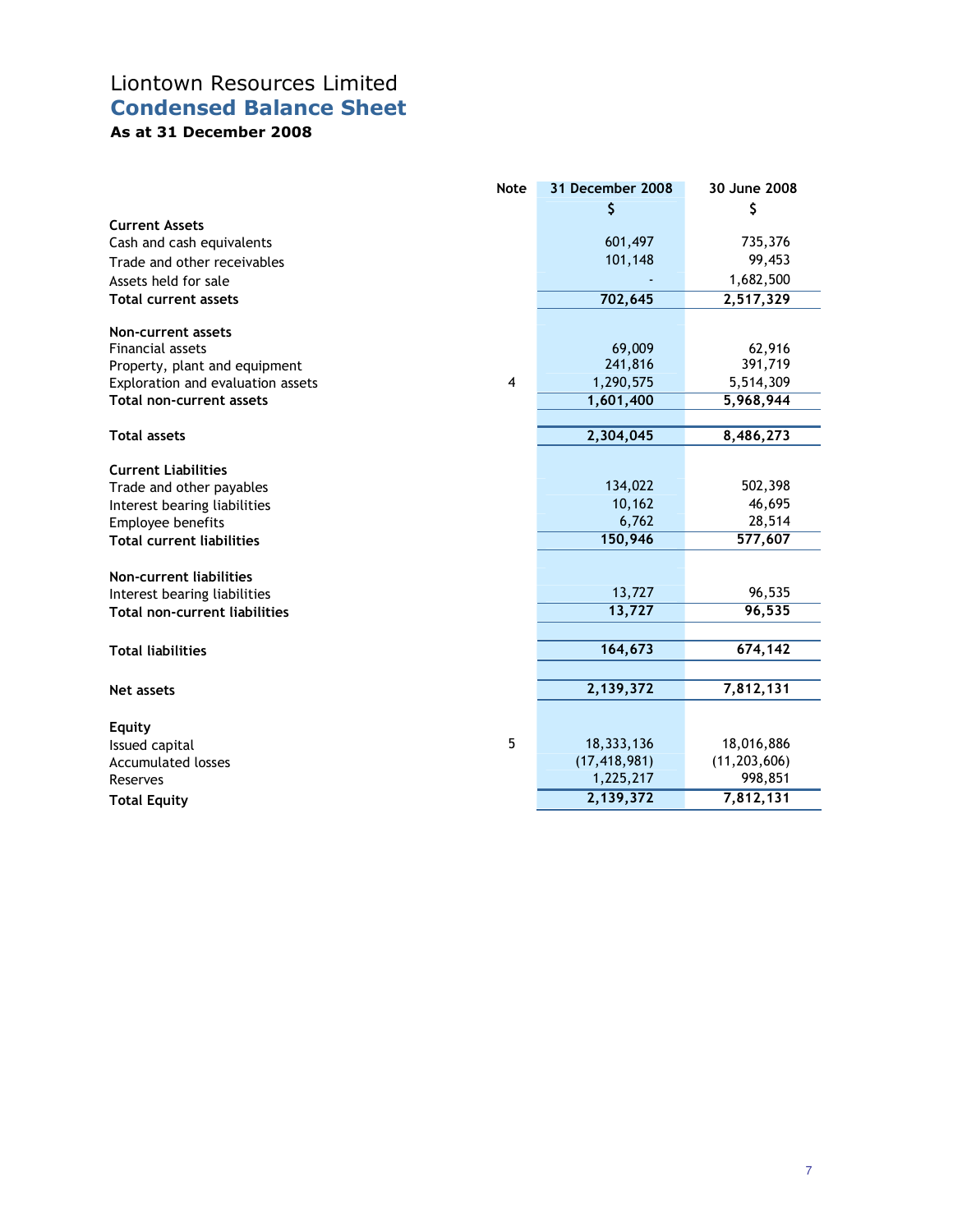# Liontown Resources Limited Condensed Statement of Changes in Equity

|                                             | <b>Note</b> | <b>Share</b><br>capital | Accumulated<br>losses | Share based<br>payments<br>reserve | Total equity  |
|---------------------------------------------|-------------|-------------------------|-----------------------|------------------------------------|---------------|
| Balance at 30 June 2008                     |             | 18,016,886              | (11, 203, 606)        | 998,851                            | 7,812,131     |
| Issue of fully paid ordinary shares - other |             | 316,250                 |                       |                                    | 316,250       |
| Employee share options vested               |             | ٠                       |                       | 226,366                            | 226,366       |
| Loss for the period                         |             | ٠                       | (6, 215, 375)         | ۰.                                 | (6, 215, 375) |
| Balance at 31 December 2008                 | 5           | 18,333,136              | (17, 418, 981)        | 1,225,217                          | 2,139,372     |

|                                             | <b>Share</b><br>capital | Accumulated<br>losses<br>\$  | <b>Share based</b><br>payments<br>reserve<br>\$ | Total equity  |
|---------------------------------------------|-------------------------|------------------------------|-------------------------------------------------|---------------|
| Balance at 30 June 2007                     | 14,977,361              | (895,050)                    | 469,098                                         | 14,551,409    |
| Issue of fully paid ordinary shares - other | 3,199,500               |                              |                                                 | 3,199,500     |
| <b>Transaction costs</b>                    | (159, 975)              |                              |                                                 | (159, 975)    |
| Employee share options vested               |                         | $\qquad \qquad \blacksquare$ | 477,186                                         | 477,186       |
| Loss for the period                         | $\blacksquare$          | (1, 352, 672)                | $\sim$                                          | (1, 352, 672) |
| Balance at 31 December 2007                 | 18,016,886              | (2, 247, 722)                | 946,284                                         | 16,715,448    |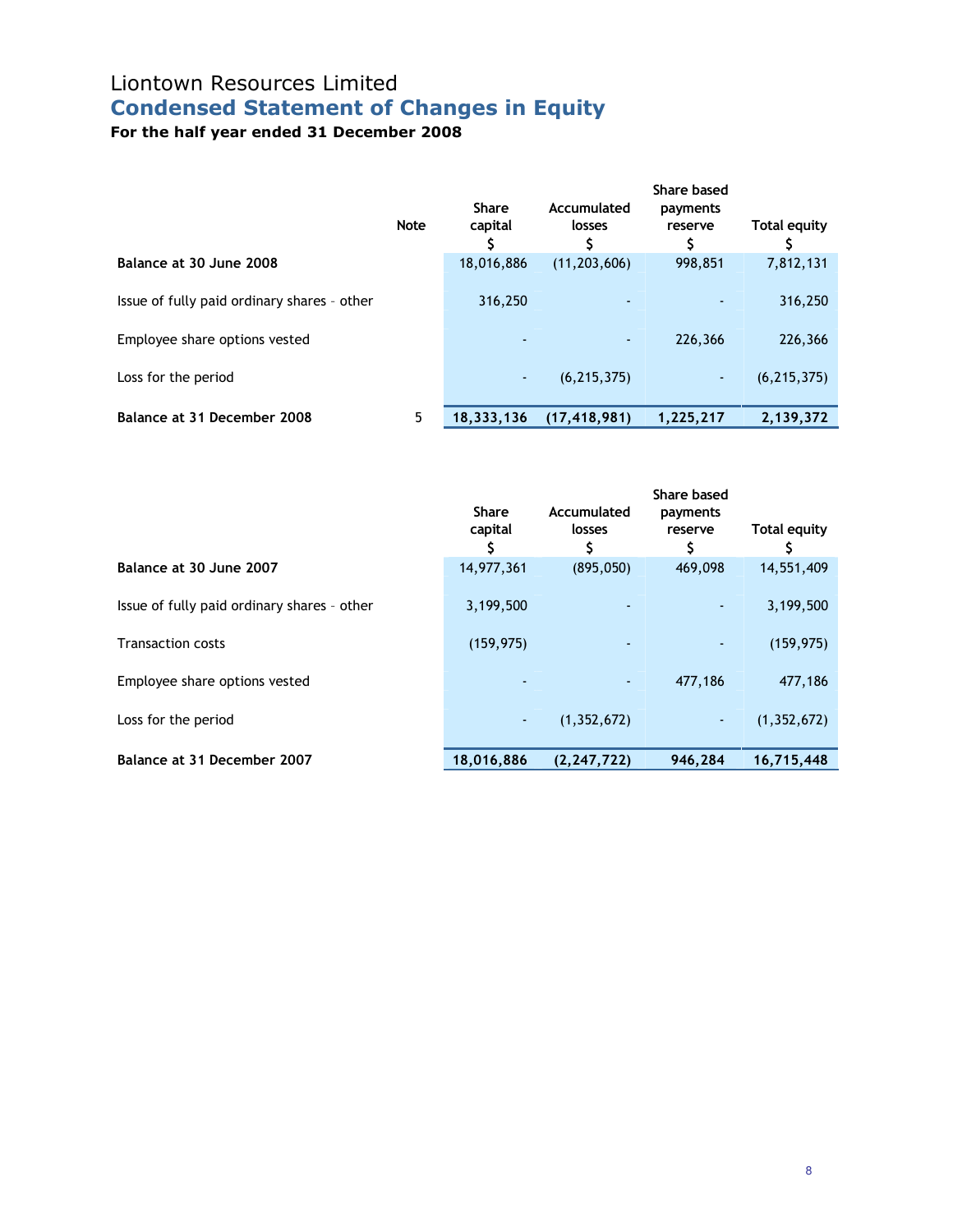# Liontown Resources Limited Condensed Cash Flow Statement

|                                                          | 2008<br>S   | 2007<br>\$  |
|----------------------------------------------------------|-------------|-------------|
| Cash flows from operating activities                     |             |             |
| Cash paid to suppliers and employees                     | (579, 928)  | (802, 437)  |
| Interest received                                        | 36,771      | 78,271      |
| Other                                                    | 27,896      |             |
| Net cash used in operating activities                    | (515, 261)  | (724, 166)  |
| Cash flows from investing activities                     |             |             |
| Payments for mining exploration and evaluation           | (1,476,974) | (2,986,082) |
| Proceeds from sale of investments                        | 1,582,500   | 533,286     |
| Proceeds from sale of property, plant and equipment      | 110,000     | 31,091      |
| Acquisition of property, plant and equipment             | (12, 498)   | (185, 460)  |
| Net cash used in investing activities                    | 203,028     | (2,607,165) |
| Cash flows from financing activities                     |             |             |
| Net proceeds from issue of shares                        | 316,250     | 3,039,525   |
| Repayment of borrowings                                  | (131, 803)  | (18, 599)   |
| Lodgement of bank guarantee and security deposits        | (6,093)     | (1,000)     |
| Net cash from financing activities                       | 178,354     | 3,019,926   |
| Net increase in cash and cash equivalents                | (133, 879)  | (311, 405)  |
| Cash and cash equivalents at the beginning of the period | 735,376     | 3,122,703   |
| Cash and cash equivalents at 31 December 2008            | 601,497     | 2,811,298   |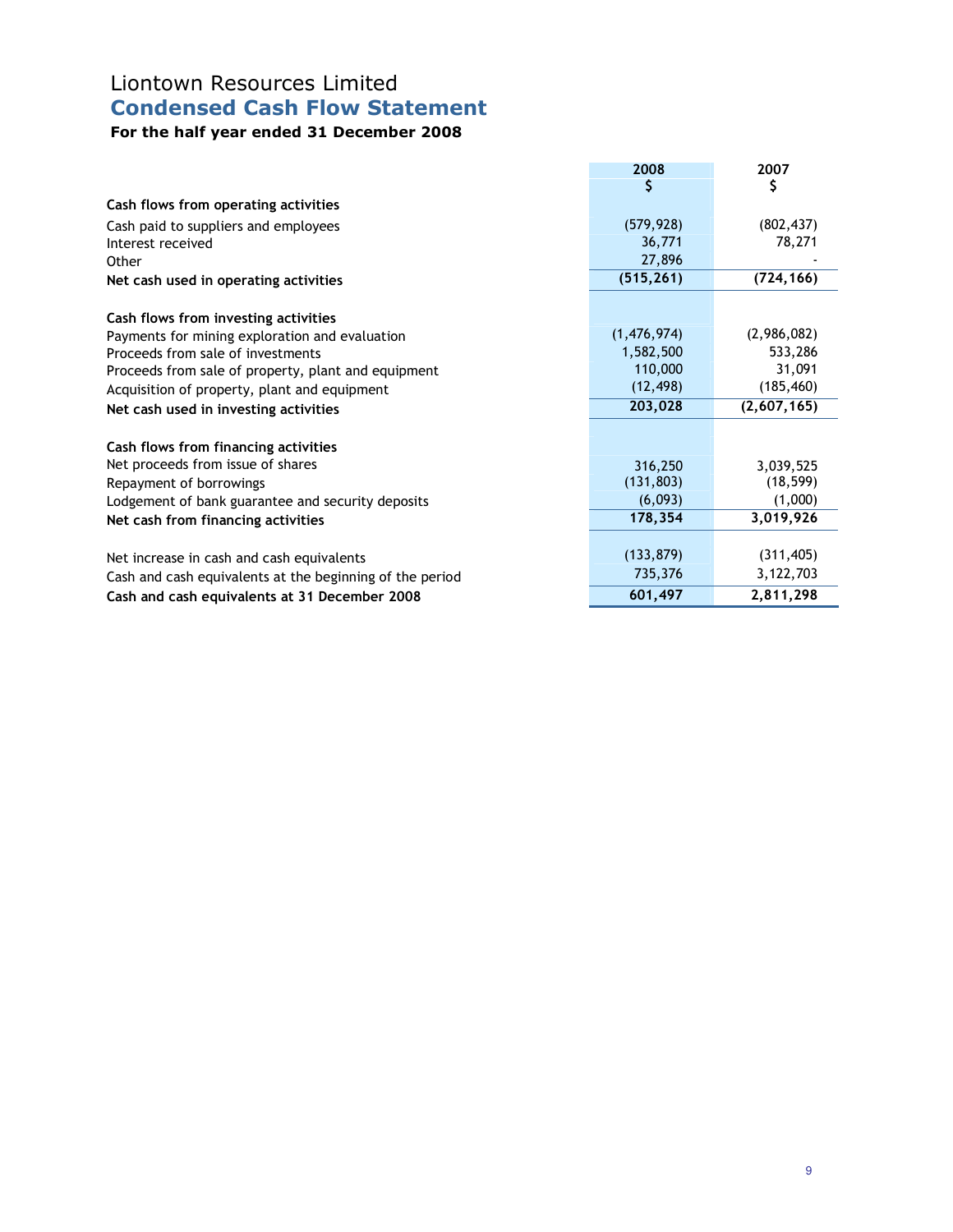### Liontown Resources Limited Notes to the Financial Statements

### For the half year ended 31 December 2008

#### 1. Significant accounting policies

#### (a) Statement of compliance

 The half-year financial statements are a general purpose financial report prepared in accordance with the requirements of the Corporations Act 2001, applicable accounting standards including AASB 134: Interim Financial Reporting and other authoritative pronouncements of the Australian Accounting Standards Board ('AASB'). Compliance with AASB 134 ensures compliance with IAS 34 'Interim Financial Reporting'.

 It is recommended that this financial report be read in conjunction with the annual financial report for the year ended 30 June 2008 and any public announcements made by Liontown Resources Limited during the half-year in accordance with continuous disclosure requirements arising under the Corporations Act 2001.

 The half-year report does not include full disclosures of the type normally included in an annual financial report. Therefore, it cannot be expected to provide as full an understanding of the financial performance, financial position and cash flows of the Company as in the full financial report.

 For the purpose of preparing the half-year report, the half-year has been treated as a discrete reporting period.

#### (b) Basis of preparation

 The half-year report has been prepared on a historical cost basis, except for land and buildings, derivative financial instruments and available-for-sale financial assets which are measured at fair value. Cost is based on the fair value of the consideration given in exchange for assets. All amounts are presented in Australian dollars, unless otherwise noted.

 The accounting policies and methods of computation adopted in the preparation of the half-year financial report are consistent with those adopted and disclosed in the Company's 2008 annual financial report for the financial year ended 30 June 2008.

 In the half-year ended 31 December 2008, the Company has reviewed all of the new and revised Standards and Interpretations issued by the AASB that are relevant to its operations and effective for annual reporting periods beginning on or after 1 July 2008.

 It has been determined by the Company that there is no impact, material or otherwise, of the new and revised Standards and Interpretations on its business and, therefore, no change is necessary to Company accounting policies.

#### (c) Going Concern

The financial statements are prepared on a going concern basis.

At balance sheet date, the Company had an excess of current assets over current liabilities of \$551,699.

Notwithstanding the positive working capital position at balance date, the Company has forecast that it will need to seek additional funding in the coming year in order to meet its operating expenditure and planned exploration expenditure for the next twelve months from the date of signing these financial statements. These arrangements may include a capital raising or entering into a sale or joint venture of assets.

 Any inability to raise further funding through a capital raising or entering into the sale or joint venture of assets may have a material adverse effect on the Company's ability to continue as a going concern. The financial statements do not include any adjustments relating to recoverability and classification of recorded asset amounts or to the amounts and classification of liabilities that might be necessary if the Company does not continue as a going concern.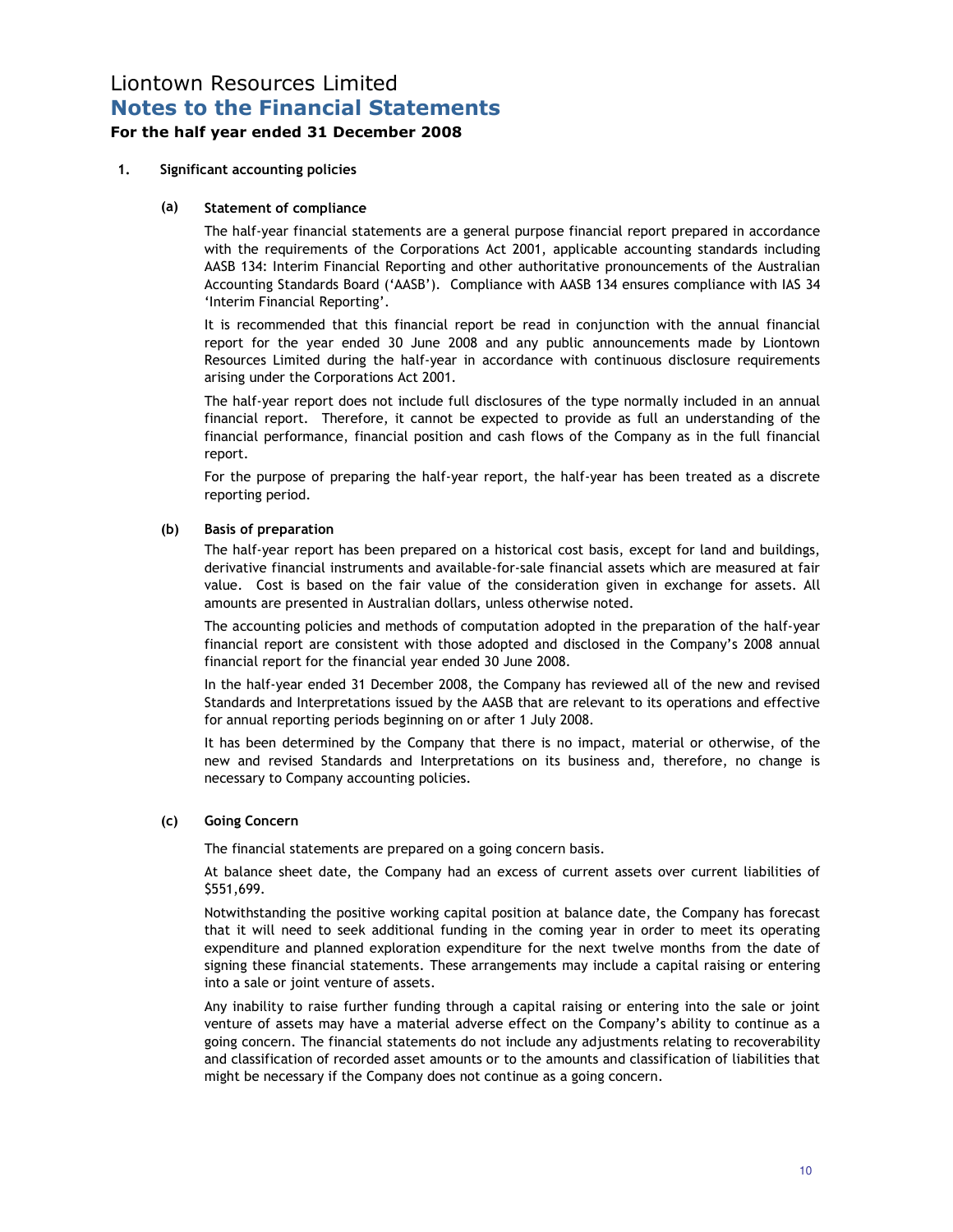# Liontown Resources Limited Notes to the Financial Statements

### For the half year ended 31 December 2008

### 2. Segment reporting

The Company currently only operates in one business segment being the mining and exploration industry. The Company has exploration assets in the USA and Australia.

### 3. Loss before income tax expense

The following expense items are relevant in explaining the financial performance for the half-year:

| (a) | Loss on sale of shares<br>In September 2007 1,037,114 shares in CBH<br>Resources Ltd ("CBH") were sold for net proceeds<br>of \$533,286. The shares were issued by CBH in<br>consideration for sale of the Company's Strelley<br>River tenements in the 2007 financial year. | 2008<br>\$ | 2007<br>\$<br>86,714 |
|-----|------------------------------------------------------------------------------------------------------------------------------------------------------------------------------------------------------------------------------------------------------------------------------|------------|----------------------|
| (b) | Corporate administrative expenses                                                                                                                                                                                                                                            |            |                      |
|     | Accounting fees                                                                                                                                                                                                                                                              | 1,500      | 22,440               |
|     | Advertising, sponsorship and marketing                                                                                                                                                                                                                                       |            | 16,626               |
|     | Annual report costs                                                                                                                                                                                                                                                          | 19,406     | 16,170               |
|     | <b>ASX Fees</b>                                                                                                                                                                                                                                                              | 24,138     | 29,033               |
|     | ASIC fees                                                                                                                                                                                                                                                                    |            | 26                   |
|     | <b>Audit Fees</b>                                                                                                                                                                                                                                                            | 11,000     | 6,000                |
|     | Corporate and administration service fees                                                                                                                                                                                                                                    | 136,225    | 129,000              |
|     | Depreciation and amortisation                                                                                                                                                                                                                                                | 43,507     | 41,887               |
|     | Insurance                                                                                                                                                                                                                                                                    | 13,721     | 10,380               |
|     | Legal Fees                                                                                                                                                                                                                                                                   | 23,660     | 30,390               |
|     | Personnel expenses                                                                                                                                                                                                                                                           | 295,836    | 288,630              |
|     | Share options vested                                                                                                                                                                                                                                                         | 226,366    | 477,186              |
|     | Printing and stationary                                                                                                                                                                                                                                                      | 1,385      | 1,738                |
|     | Rent and outgoings                                                                                                                                                                                                                                                           | 12,704     | 8,745                |
|     | Share registry                                                                                                                                                                                                                                                               | 4,796      | 11,503               |
|     | Travel and accommodation                                                                                                                                                                                                                                                     | 2,605      | 51,969               |
|     | Recruitment                                                                                                                                                                                                                                                                  |            | 15,750               |
|     | Other                                                                                                                                                                                                                                                                        | 20,809     | 39,187               |
|     | Total                                                                                                                                                                                                                                                                        | 837,658    | 1,196,660            |

### 4. Exploration and evaluation expenditure

| 31 December   |
|---------------|
| 2008          |
|               |
| 5,514,308     |
| 1,174,285     |
| (200, 051)    |
| (5, 197, 967) |
| 1,290,575     |
|               |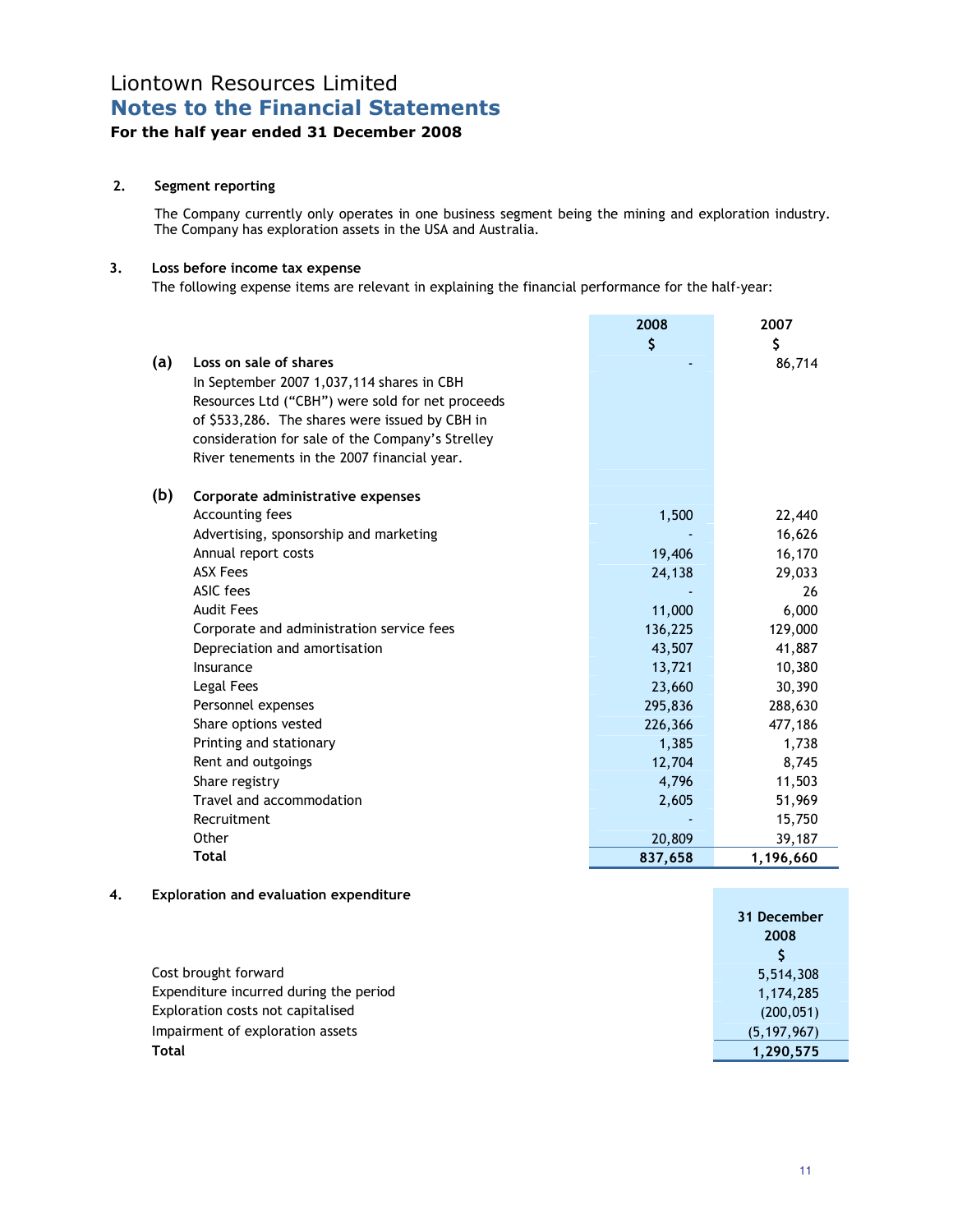### Liontown Resources Limited Notes to the Financial Statements For the half year ended 31 December 2008

5. Issued capital

|                             | capital            |
|-----------------------------|--------------------|
| Balance at 30 June 2008     | 18,016,886         |
| Issue of shares - other     | 316,250            |
| Balance at 31 December 2008 | 18,333,136         |
|                             | Ordinary<br>shares |
|                             |                    |
|                             | 31 December 2008   |
| On issue at 30 June 2008    | 90,850,009         |
| Issue of shares -other      | 2,750,000          |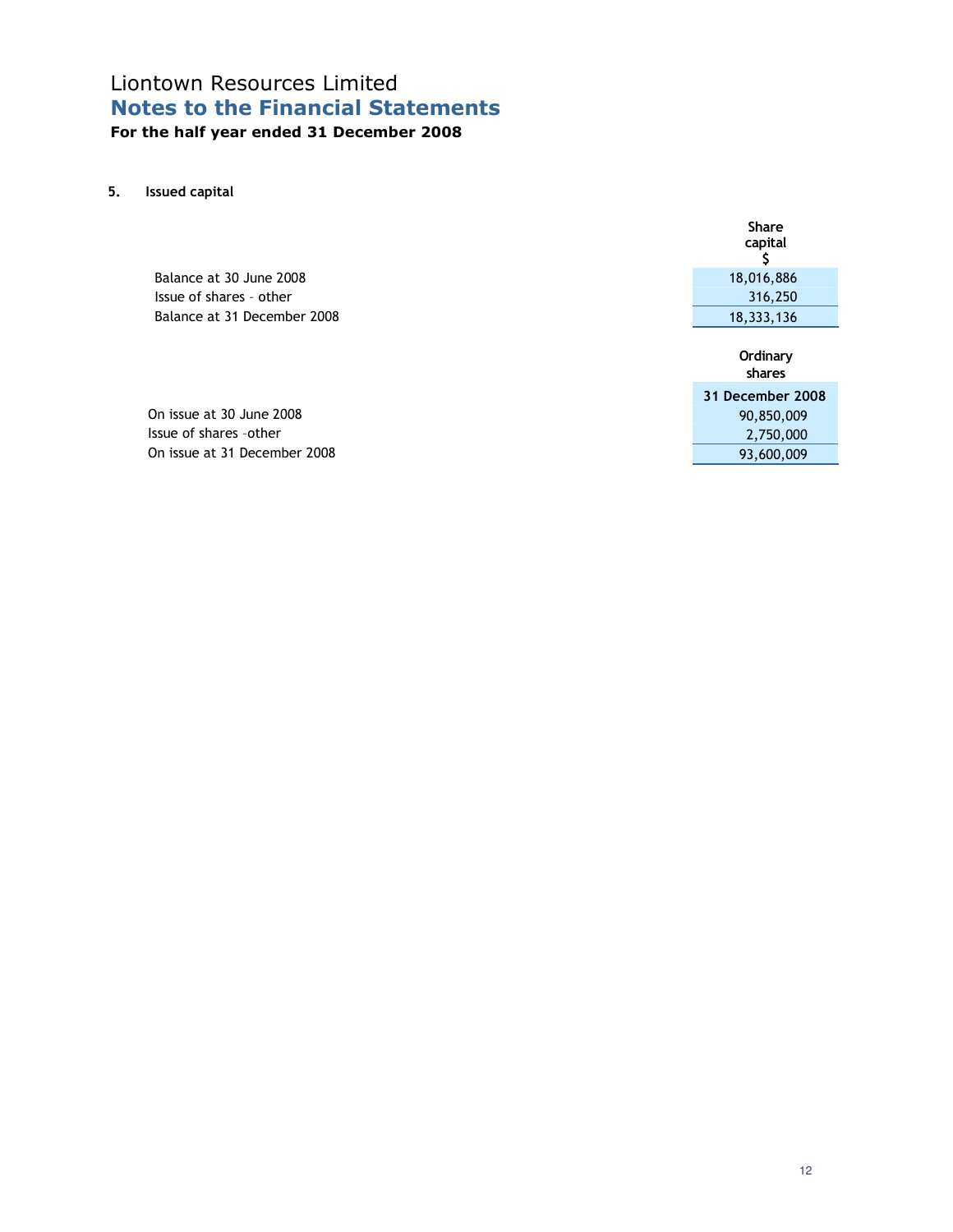The directors of the Company declare that:

- 1. The financial statements and notes thereto, as set out on pages 6 to 12:
	- a. comply with Accounting Standard AASB 134: Interim Financial Reporting and the Corporations Regulations; and
	- b. give a true and fair view of the Company's financial position as at 31 December 2008 and of its performance for the half-year then ended.
- 2. In the directors' opinion there are reasonable grounds to believe that the Company will be able to pay its debts as and when they become due and payable.

This declaration is signed in accordance with a resolution of the Board of Directors made pursuant to s.303(5) of the Corporations Act 2001.

Dated this 11<sup>th</sup> day of March 2009

Myou

Tim Goyder Chairman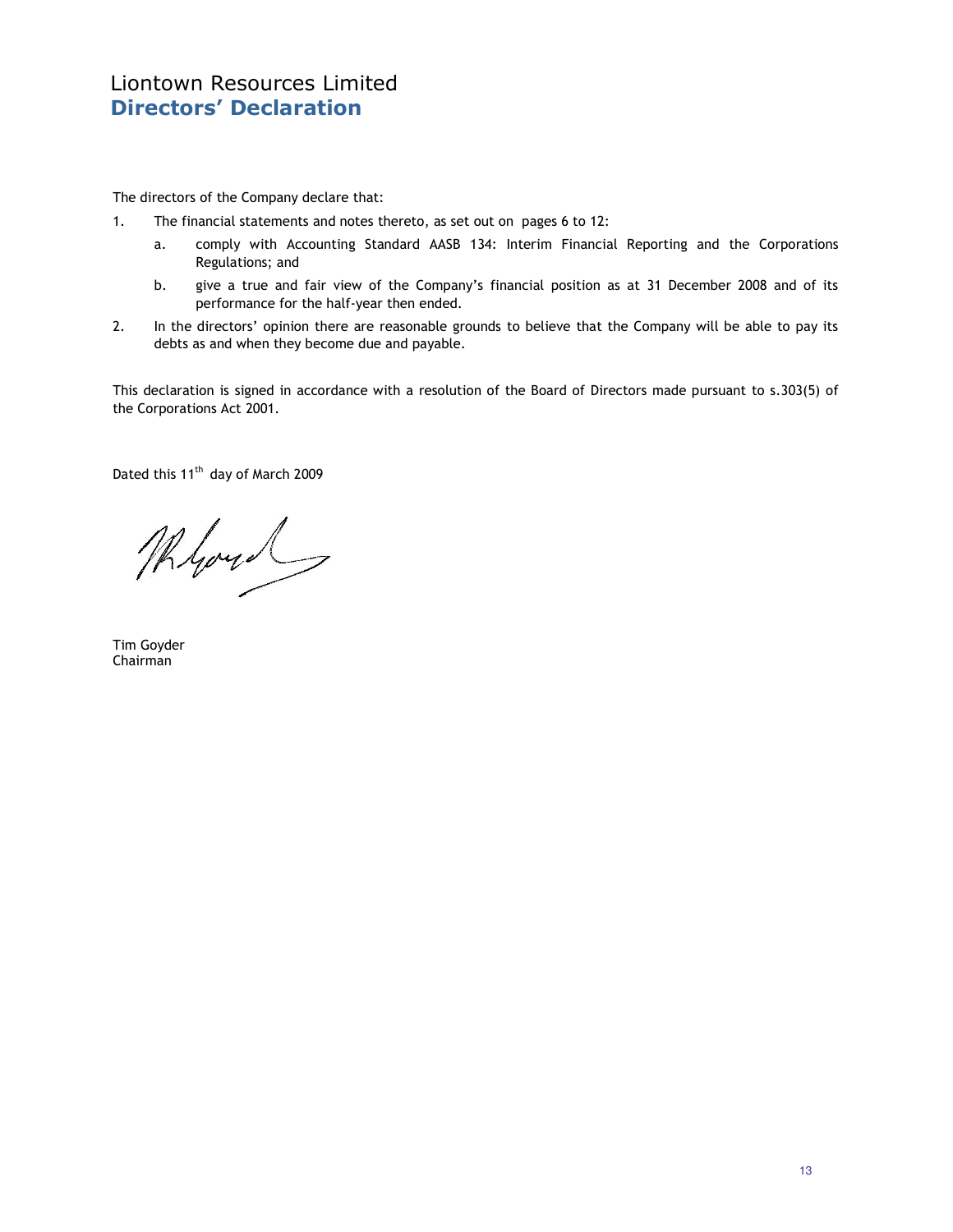

Accountants | Business and Financial Advisers

#### **INDEPENDENT AUDITOR'S REVIEW REPORT**

#### **To the members of LIONTOWN RESOURCES LIMITED**

#### **Report on the Half-Year Financial Report**

We have reviewed the accompanying half-year financial report, which comprises the condensed balance sheet as at 31 December 2008, the condensed income statement, condensed statement of changes in equity, condensed cash flow statement and notes to the financial statements for the half-year ended on that date, and the directors' declaration, of Liontown Resources Limited ("company")

#### *Directors' Responsibility for the Half-Year Financial Report*

The directors of the company are responsible for the preparation and fair presentation of the half-year financial report in accordance with Australian Accounting Standards (including the Australian Accounting Interpretations) and the *Corporations Act 2001*. This responsibility includes designing, implementing and maintaining internal controls relevant to the preparation and fair presentation of the half-year financial report that is free from material misstatement, whether due to fraud or error; selecting and applying appropriate accounting policies; and making accounting estimates that are reasonable in the circumstances.

#### *Auditor's Responsibility*

Our responsibility is to express a conclusion on the half-year financial report based on our review. We conducted our review in accordance with Auditing Standard on Review Engagements ASRE 2410 *Review of Interim and Other Financial Reports Performed by the Independent Auditor of the Entity*, in order to state whether, on the basis of the procedures described, we have become aware of any matter that makes us believe that the financial report is not in accordance with the *Corporations Act 2001*, including giving a true and fair view of the company's financial position as at 31 December 2008 and its performance for the half-year ended on that date; and complying with Accounting Standard AASB 134 *Interim Financial Reporting* and the *Corporations Regulations 2001.* As the auditor of Liontown Resources Limited, ASRE 2410 requires that we comply with the ethical requirements relevant to the audit of the annual financial report.

A review of a half-year financial report consists of making enquiries, primarily of persons responsible for financial and accounting matters, and applying analytical and other review procedures. A review is substantially less in scope than an audit conducted in accordance with Australian Auditing Standards and consequently does not enable us to obtain assurance that we would become aware of all significant matters that might be identified in an audit. Accordingly, we do not express an audit opinion**.** 

#### *Independence*

In conducting our review, we have complied with the independence requirements of the *Corporations Act 2001*. We confirm that the independence declaration required by the *Corporations Act 2001* has been provided to the directors of Liontown Resources Limited on 11 March 2009.

**HLB Mann Judd (WA Partnership) ABN 22 193 232 714** 

Level 2 15 Rheola Street West Perth 6005 PO Box 263 West Perth 6872 Western Australia. Telephone +61 (08) 9481 0977. Fax +61 (08) 9481 3686.

Email: hlb@hlbwa.com.au. Website: http://www.hlb.com.au

Liability limited by a scheme approved under Professional Standards Legislation

**HLB Mann Judd (WA Partnership) is a member of International, a world-wide organisation of accounting firms and business advisers**